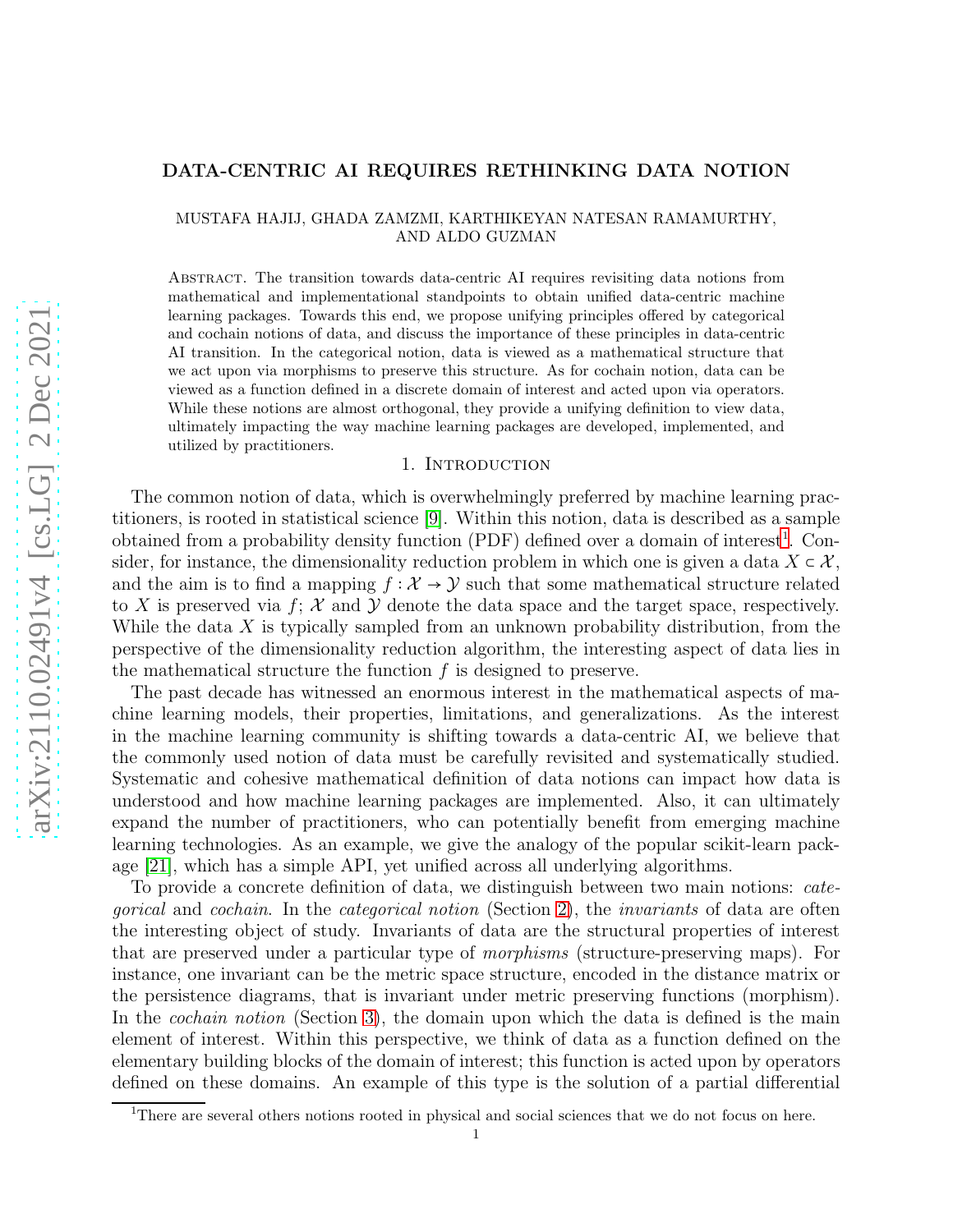equation on a surface. While these two notions are almost orthogonal, they provide a unifying definition to view the data, ultimately impacting the way machine learning packages are designed, implemented, and utilized by various practitioners.

# 2. Categorical Notion

<span id="page-1-0"></span>Here, we consider data as a mathematical structure (e.g., a metric space) that we act upon via *morphisms* to preserve this structure. Specifically, the categorical setting seeks *invariants* in the data, a well-defined mathematical quantity extracted from the data and is preserved under a particular type of morphisms. In practical settings, a loss function is typically utilized to preserve the structure as much as possible; however, completely preserving the mathematical structure might not be feasible. In what follows, we provide examples of mathematical structures along with our categorical definitions.

2.1. Data as a Metric Space. In the multi-dimensional scaling algorithm (MDS) [\[4\]](#page-5-2), the data  $X \subset \mathcal{X}$  is given as a finite metric space  $(X, d_X)$ . The purpose of the MDS algorithm is to construct a mapping  $f: \mathcal{X} \to \mathcal{Y}$  that preserves the metric structure defined on X as much as possible. Specifically, we define a cost function:

 $\mathcal{L}_{MDS} : Obj(\text{Mat}) \times Obj(\text{Mat}) \to \mathbb{R}$  defined via :

$$
\mathcal{L}_{MDS}(((X, d_X), (f(X), d_Y))) = \sum_{(x_1, x_2) \in X \times X} l_{MDS}(d_X(x_1, x_2)), d_Y(f(x_1), f(x_2)) \qquad (2.1)
$$

where Mat denotes the category<sup>[2](#page-1-1)</sup> of metric spaces,  $Obj(Mat)$  denotes the objects of Mat, and  $l_{MDS}$ :  $\mathbb{R} \times \mathbb{R} \to \mathbb{R}$  is an appropriate loss function (e.g., absolute value). In simple terms, the above cost function defines an approximate notion of equivalence in the category of metric spaces.

2.2. Data as a Probabilistic Structure. T-SNE algorithm [\[15\]](#page-5-3) considers a matrix P that encodes a *probabilistic structure* extracted from the data X; i.e., given a point cloud  $X \subset \mathcal{X}$ . the entry  $P_{ij}$  encodes the similarity of points  $x_i$  and  $x_j$  in the data X. For brevity, we omit the precise definition of the matrix P. For T-SNE, the structure of interest to be preserved when mapping this data to another space is encoded in the matrix P.

The algorithm seeks morphisms that (approximately) preserve this structure, hence achieving approximate invariance. We realize the T-SNE algorithm in our weak categorical setting. Namely, the objects are tuples of the form  $(X, P_X)$ , where  $X \subset \mathcal{X}$  is a finite set and  $P_X$  is a symmetric matrix such that the summation of its entries add up to 1. The morphisms are functions of the form  $f : \mathcal{X} \to \mathcal{Y}$  that preserves the probabilistic structure of X as much as possible. We define a cost function:

 $\mathcal{L}_{TSNE} : Obj(\text{Prob}) \times Obj(\text{Prob}) \rightarrow \mathbb{R}$  defined via :

$$
\mathcal{L}_{TSNE}(((X, P_X), (f(X), P_{f(X)}))) = KL(P_X || P_{f(X)})
$$
\n(2.2)

where  $KL(A||B)$  is the KL divergence between two probability distributions A and B.

<span id="page-1-1"></span><sup>&</sup>lt;sup>2</sup>A category is a collection of 'objects' (e.g., metric spaces and sets) that are linked by 'arrows' (the maps between these spaces) such that (1) arrows are composable in the same way we compose functions and (2) every object has an identity arrow.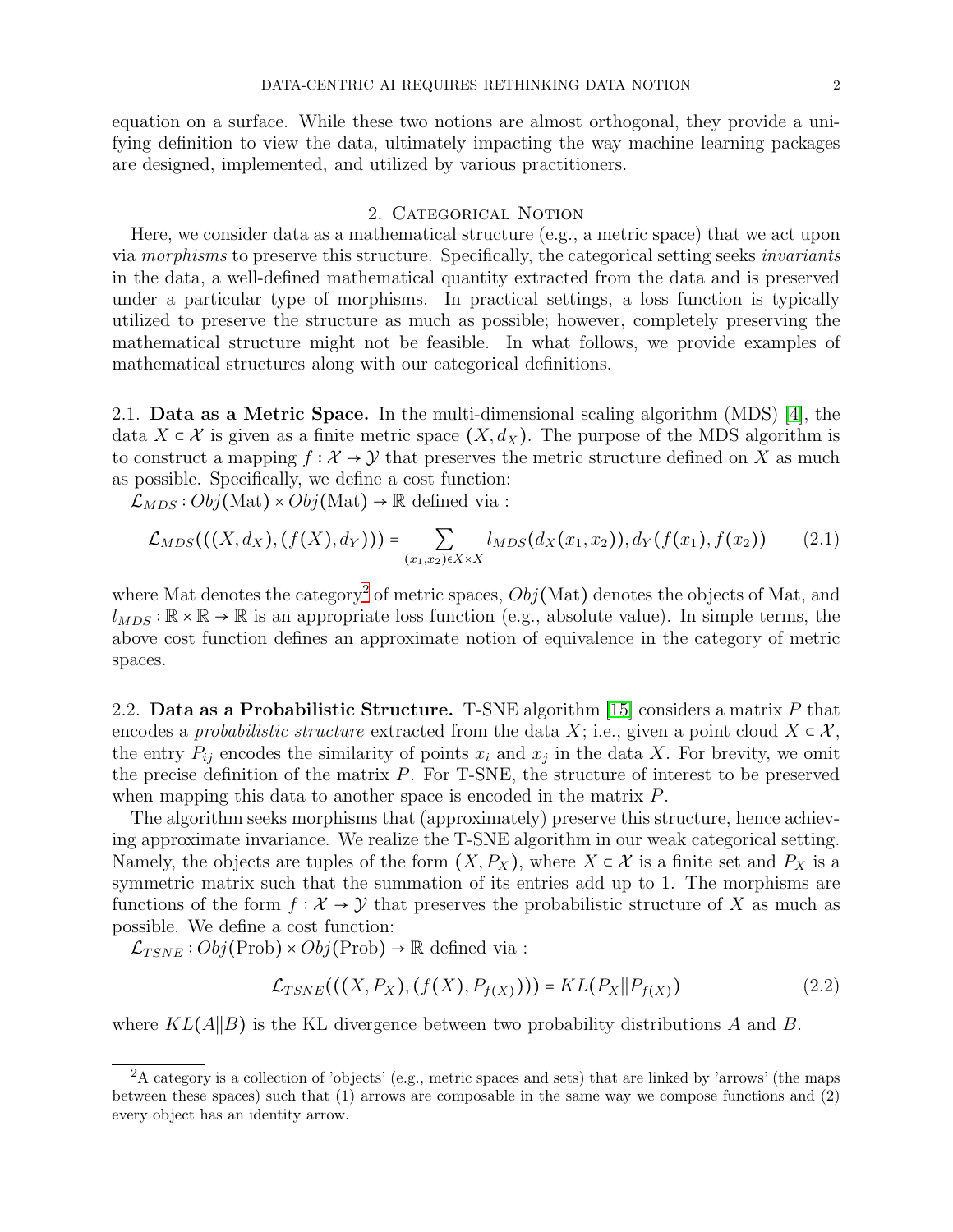2.3. Data as a Homological Structure. Given a point cloud  $X \subset \mathcal{X}$ , persistent homology  $[8]$  provides a mechanism to construct a finite sequence of topological fingerprints of X, which we denote by  $PH_X \coloneqq (\mathbf{D}_X = \{D_1, D_2, \ldots\}, \boldsymbol{\pi}_X = \{\pi_1, \pi_2, \ldots\})$ . Here,  $D_i$  are the *persistence* pairings and  $\pi_i$  are the *persistence diagrams* induced by the Vietoris–Rips of  $(X, d_X)$ <sup>[3](#page-2-1)</sup>. These topological fingerprints encode a structure about the data that is relevant in many machine learning-related tasks such as classification and dimensionality reduction [\[17,](#page-5-5) [19\]](#page-5-6). Consider the scenario where we construct a mapping  $f : \mathcal{X} \to \mathcal{Y}$  such that f preserves these fingerprints as much as possible. Preserving this structure is equivalent to preserving particular entries in the distance matrices  $d_X$  and  $d_Y$ , and these entries depend on the persistence pairings  $\pi$ [\[8\]](#page-5-4). The weak equivalence is a function of the form  $\mathcal{L}_{PH} : Obj(Per) \times Obj(Per) \rightarrow \mathbb{R}$  defined by

$$
\mathcal{L}_{PH}(\text{PH}_X, \text{PH}_{f(X)}) = d(\text{PH}_X, \text{PH}_{f(X)})
$$
\n(2.3)

<span id="page-2-0"></span>where d is some appropriately chosen distance between the persistence structures of X and  $f(X)$  (e.g., the Sinkhorn distance) [\[10\]](#page-5-7). See [\[17\]](#page-5-5) for recent works on preserving the persistence diagram.

## 3. COCHAIN NOTION

Orthogonal to the categorical notion, data can be viewed as a function defined in a discrete domain of interest and acted upon via *operators*. Consider, for instance, a discrete domain  $M$ , say a graph or a simplicial complex [\[14\]](#page-5-8). Roughly speaking, data in this case is defined in the form  $f : \mathcal{M} \to \mathcal{X}$ , where f associates to every building block  $v \in \mathcal{M}$  a data element  $f(v) \in \mathcal{X}$ ; e.g., a scalar or a vector in some Euclidean space. An important example of this setting is Topological Data Analysis (TDA) [\[8\]](#page-5-4), where one studies the topological properties of the domain  $M$  by studying the properties of functions defined in it. Another example is the Graph Signal Processing (GSP) [\[20\]](#page-5-9), where one is interested in the scalar signal defined on the node or the edge sets of a given graph. Similar to the categorical notion, cochain notion provides an abstraction that comes with important virtues: (1) it unifies notions in a single cohesive and mathematically elegant perspective, (2) it becomes evident how to create new similar structures, and (3) it impacts the way machine learning packages are designed and implemented. In what follows, we restrict our work to simplicial complexes and assume these complexes are oriented and finite. Moreover, we use  $\mathcal{C}_k(\mathcal{M})$  to denote the space of all linear combinations of all the k-simplices in  $\mathcal{M}$ ; elements in  $\mathcal{C}_k(\mathcal{M})$  are called chains. Dually,  $\mathcal{C}^k(\mathcal{M})$  is the vector space spanned by all real-valued functions defined on k-simplices, and its elements are called cochains.

3.1. Deep Learning on Complexes and Discrete Exterior Calculus. We argue that the cochain perspective provides a unified framework between two subjects, namely topological deep learning on complexes [\[3,](#page-4-0) [7,](#page-5-10) [12\]](#page-5-11) and discrete exterior calculus (DEC) on complexes [\[5,](#page-5-12) [16,](#page-5-13) [22\]](#page-5-14), that are typically treated separately (see Section 3.1.2).

<span id="page-2-3"></span>3.1.1. *Discrete exterior calculus.* In the context of discrete exterior calculus, a linear operator  $\mathcal{A}: \mathcal{C}^i(\mathcal{M}) \to \mathcal{C}^j(\mathcal{M})$ , may act on a cochain f to produce another cochain  $\mathcal{A}(f)$ :

<span id="page-2-2"></span>
$$
f \stackrel{\mathcal{A}}{\to} \mathcal{A}(f) \tag{3.1}
$$

<span id="page-2-1"></span><sup>3</sup>We only discuss persistence diagrams induced by the Vietoris–Rips filtrations, in such case the persistence computation depends only on the distance matrix  $d_X$ . The treatment for general filtration is essentially similar.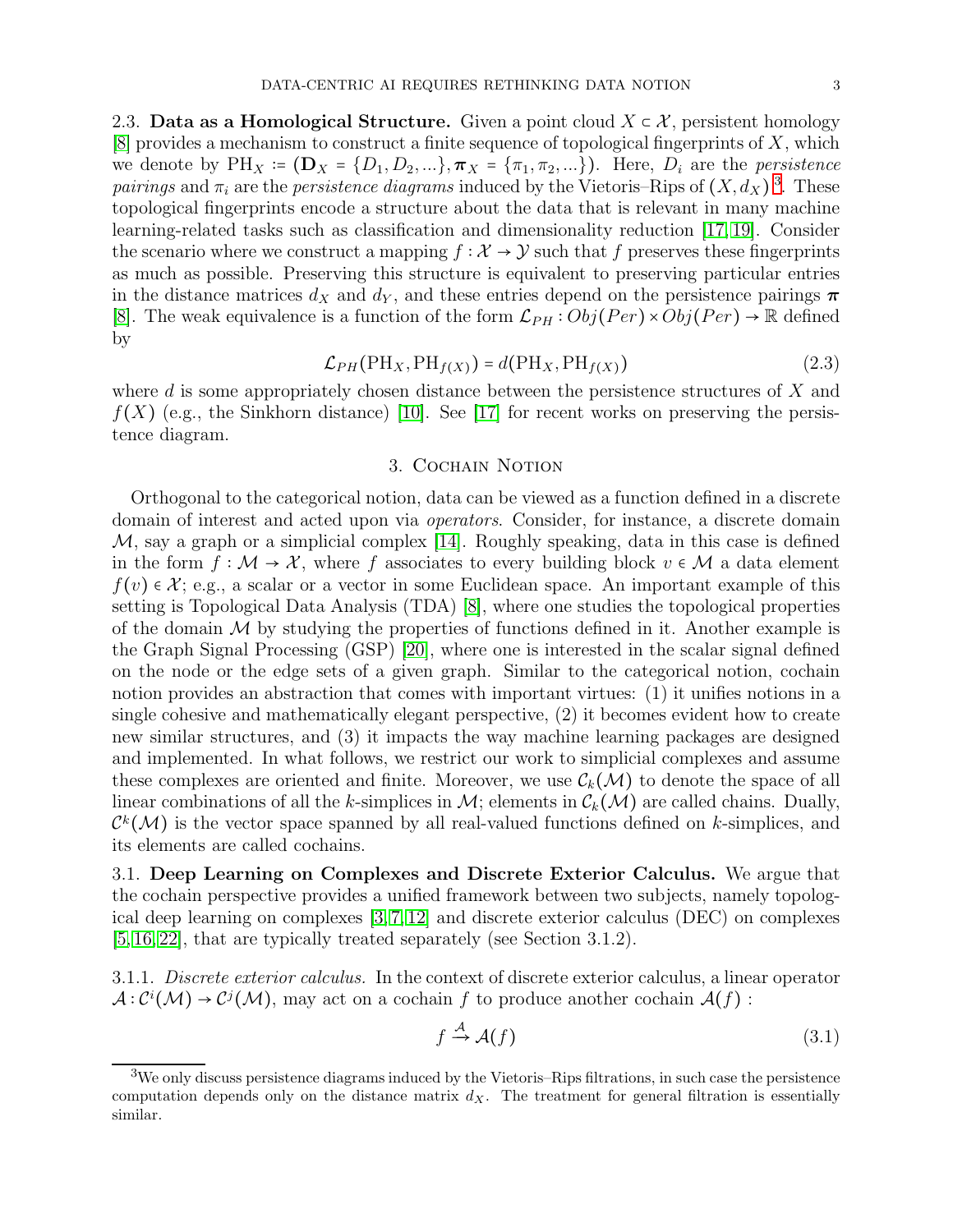An example of an operator A is the graph Laplacian. Namely, given a graph  $G(V, E)$ , the graph Laplacian is a matrix  $L = A - D$ , where A is the adjacency matrix of the graph and D is the degree matrix. As an operator, the graph Laplacian  $L: \mathcal{C}^0 \to \mathcal{C}^0$  takes a signal  $f: V \to \mathbb{R}$ , a scalar function defined on the node set graph G, or an element in  $\in \mathcal{C}^0$ , and produces another signal  $L(f) \in \mathcal{C}^0$ .

The (primitive) discrete exterior operators are exactly seven operators that include the exterior derivative (coboundary map), the hodge star, and the wedge product. We refer the reader to [\[6\]](#page-5-15) for a complete list of these operators. In addition to these operators, there are other complex operators that can be built from them. These operators are the analog of the classical differential operators such as the gradient, divergence, and curl operators. Together cochains and the operators that act on them allow a concrete framework that facilitates computing a cochain of interest such as a cochain obtained by solving a partial differential equation on a discrete surface. To keep our treatment concrete, more examples are provided.

Example 3.1. One of the most primitive operators is the (co)boundary maps. Consider a simplicial complex surface  $\mathcal{M}$ , and denote its sets of nodes, edges and faces by  $V, E, F$ . The boundary operator  $\partial_k : \mathcal{C}_k \to \mathcal{C}_{k-1}$  is defined to be  $\partial_k \{v_0v_1, ..., v_k\} = \sum_{i=1}^k (-1)^k \{v_0, ..., \hat{v}_i, ..., v_k\},$ where  $\hat{v}_i$  indicates that  $v_i$  is missing from the sequence that determines the simplex. Dually, the coboundary maps are defined to be the transpose  $\partial_k^T$  of the boundary maps. The coboundary map  $\partial_k^T$  is also referred to by the  $k^{th}$  discrete exterior derivative and is denoted by  $d^k$ . In particular,  $d^0(f)$ ,  $d^1(f)$ , and  $d^2(f)$  of some 0, 1, 2 cochains defined on M are the discrete analogs of the gradient  $\nabla f$ , the curl  $\nabla \times f$ , and divergence  $\nabla \cdot f$  of a smooth function defined on a smooth surface.

**Example 3.2.** The (co)boundary can be used to define the k-Hodge Laplacian  $L_k = \partial_k^T \partial_k +$  $\partial_{k+1}\partial_{k+1}^{\dagger}$ : As an operator, the k- Hodge Laplacian maps a k-cochain to another k-cochain.

3.1.2. *Topological Nets: deep learning on complexes and a unifying perspective.* To show that the cochain notion provides a unified framework between topological deep learning on complexes and DEC on complexes, we introduce topological networks (TNs).

Let f be a cochain defined on a finite complex M. We denote by  $\mathcal{C}(\mathcal{M})$  to the Rvector space of all linear combinations of such maps. Given an ordering on the cells in  $\mathcal{M}$ , these cells can be identified with the canonical orthonormal basis in  $\mathbb{R}^{|\mathcal{M}|}$ . We assume this identification in what follows. A linear operator  $A: C(\mathcal{M}) \to C(\mathcal{M})$  induces a *topological network*  $TN_A: \mathcal{C}(\mathcal{M}) \to \mathcal{C}(\mathcal{M})$  defined via

<span id="page-3-0"></span>
$$
f \xrightarrow{TN_{\mathcal{A}}} \phi(\mathcal{A}fW) \tag{3.2}
$$

where W is a trainable weight matrix and  $\phi$  is a non-linearity. The Topological Networks (TNs) given in equation [\(3.2\)](#page-3-0) are deceptively simple yet they are the essence of our general unifying framework. Observe first that equation [\(3.2\)](#page-3-0) generalizes the familiar convolutional graph neural network [\[18\]](#page-5-16). Moreover, it is easy to show that the setting given in equation  $(3.2)$  is equivalent to a message passing protocol (determined by the matrix A). See [\[11\]](#page-5-17) for a proof in a graph neural network, which easily carries over to higher order complexes such as cell and simplicial complexes. More importantly, we view equation [\(3.2\)](#page-3-0) from the exterior calculus perspective. Specifically, we emphasize the operator and cochain natures of both A and f respectively since this perspective allows for a unified treatment of deep learning on complexes with exterior calculus. In particular, when the matrix  $W$  is the (untrainable) identity matrix and the map  $\phi$  is the identity map then equation [\(3.2\)](#page-3-0) is equivalent to the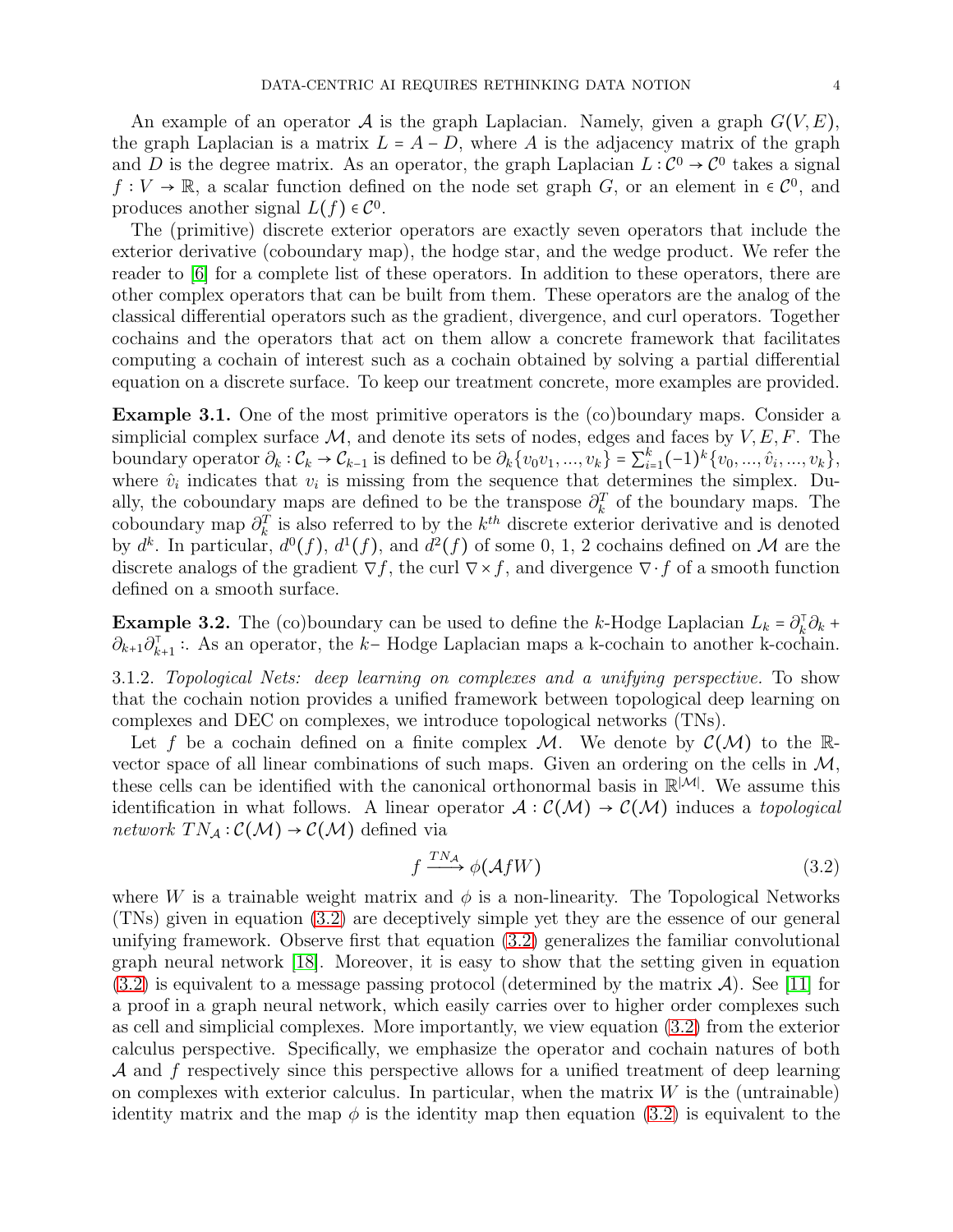linear setting given in equation [\(3.1\)](#page-2-2) and discussed in Section [3.1.1.](#page-2-3) In other words, DEC which is generally summarized by operations of the form given via equation [\(3.2\)](#page-3-0) corresponds precisely to a message function in the deep learning setting without performing the update function.

This unified framework offers multiple advantages. First, it is designed to express and train mathematical expressions that combine linear and non-linear forms on complexes. For instance, it makes sense to solve, or train, an expression of the form  $d_1(T N_{d_0}(f)) = L_2(g)$ , where f a cochain in  $\mathcal{C}^0$  and g is a given cochain in  $\mathcal{C}^2$ . Second, this form generalizes (with the right choice of the matrix  $\mathcal{A}$ ) all existing message passing protocols defined on complexes including [\[1,](#page-4-1)[7,](#page-5-10)[12,](#page-5-11)[23,](#page-5-18)[25,](#page-5-19)[26\]](#page-5-20), and hence offering a unifying framework to write deep learning on graphs, surfaces, and higher order complexes. Note that we are defining  $A$  to operate on a cochain defined on the entire complex  $\mathcal M$ . This means that the message passing can occur among simplices of different dimensions simultaneously. In practice, the operator  $\mathcal A$  is a block matrix whose block elements are the discrete operators we introduced in Section 3.1.1 or operators that can be built from them (e.g. the exterior derivative, the Laplacian, etc.). Third, from a practical standpoint, this setting creates a concrete mathematical foundation for a unifying deep learning API on complexes as well as DEC. This can ultimately invite practitioners from both fields to push the state-of-the-arts in new directions. With the right abstraction of data, we envision a unifying API across multiple algorithms and disciplines related to data science.

#### 4. Related Works

Spivak et al. [\[27\]](#page-5-21) introduced a categorical framework for knowledge representation. Another effort that focuses on creating concrete foundations for geometric deep learning is proposed by Bronstein et al. [\[2\]](#page-4-2). Our work approaches the notion of data in general terms instead of focusing on deep models in particular. Moreover, our work emphasizes the role re-examining data notion plays in understanding models from a theoretical and practical standpoints. Recent works on non-linear graph signal processing and its generalization to higher order complexes  $[1, 12, 13, 23, 24, 26]$  $[1, 12, 13, 23, 24, 26]$  $[1, 12, 13, 23, 24, 26]$  $[1, 12, 13, 23, 24, 26]$  $[1, 12, 13, 23, 24, 26]$  $[1, 12, 13, 23, 24, 26]$  implicitly discuss the cochain notion of data. In [\[26\]](#page-5-20), Schaub et al. emphasized the relationship between linear signal processing on complex (determined by linear operators) and non-linear filtering defined via a neural network on higher order networks. The goal of these previous works is to study signal processing on higher order complexes. Our goal here is to emphasize the unifying principles offered by the categorical and cochain notions and its importance in the data-centric AI transition. In particular, we emphasize the theoretical advantages, practical ramifications, and the evolution of general understanding of these principles.

## 5. Acknowledgement

Mustafa Hajij was supported in part by the National Science Foundation (NSF, DMS-2134231).

#### **REFERENCES**

- <span id="page-4-1"></span>[1] Christian Bick, Elizabeth Gross, Heather A Harrington, and Michael T Schaub, What are higher-order networks?, arXiv preprint arXiv:2104.11329 (2021).
- <span id="page-4-2"></span>[2] Michael M Bronstein, Joan Bruna, Taco Cohen, and Petar Veličković, Geometric deep learning: Grids, groups, graphs, geodesics, and gauges, arXiv preprint arXiv:2104.13478 (2021).
- <span id="page-4-0"></span>[3] Eric Bunch, Qian You, Glenn Fung, and Vikas Singh, Simplicial 2-complex convolutional neural nets, NeurIPS workshop on Topological Data Analysis and Beyond (2020).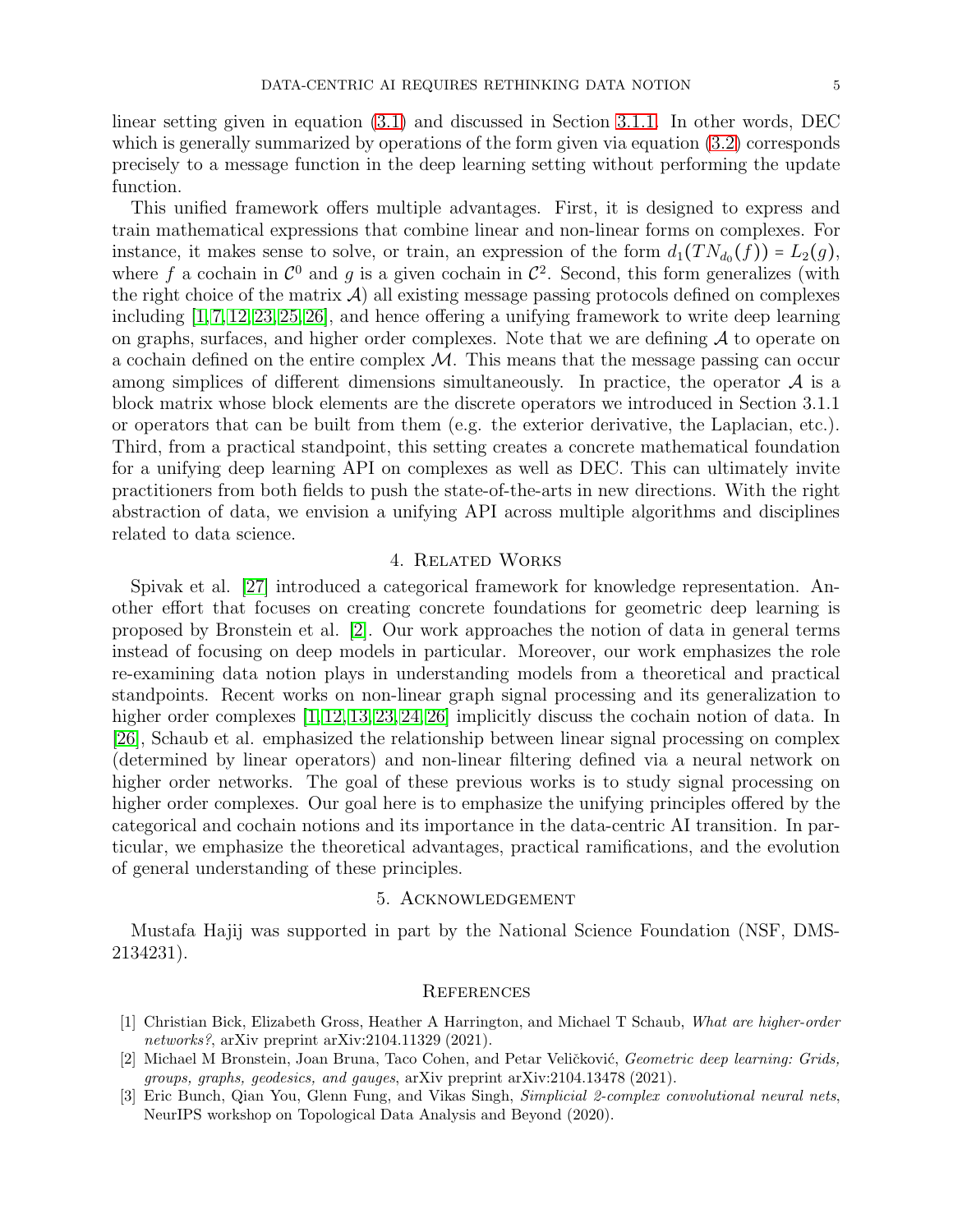- <span id="page-5-2"></span>[4] Michael AA Cox and Trevor F Cox, Multidimensional scaling, Handbook of data visualization, 2008, pp. 315–347.
- <span id="page-5-12"></span>[5] Fernando De Goes, Andrew Butts, and Mathieu Desbrun, Discrete differential operators on polygonal meshes, ACM Transactions on Graphics (TOG) 39 (2020), no. 4, 110-1.
- <span id="page-5-15"></span>[6] Mathieu Desbrun, Eva Kanso, and Yiying Tong, Discrete differential forms for computational modeling, Discrete differential geometry, 2008, pp. 287–324.
- <span id="page-5-10"></span>[7] Stefania Ebli, Michaël Defferrard, and Gard Spreemann, *Simplicial neural networks*, NeurIPS 2020 Workshop TDA and Beyond (2020).
- <span id="page-5-4"></span>[8] Herbert Edelsbrunner and John Harer, Computational topology: an introduction, American Mathematical Soc., 2010.
- <span id="page-5-0"></span>[9] Jerome Friedman, Trevor Hastie, Robert Tibshirani, et al., The elements of statistical learning, Vol. 1, Springer series in statistics New York, 2001.
- <span id="page-5-7"></span>[10] Charlie Frogner, Chiyuan Zhang, Hossein Mobahi, Mauricio Araya-Polo, and Tomaso Poggio, Learning with a wasserstein loss, arXiv preprint arXiv:1506.05439 (2015).
- <span id="page-5-17"></span>[11] Justin Gilmer, Samuel S Schoenholz, Patrick F Riley, Oriol Vinyals, and George E Dahl, Neural message passing for quantum chemistry, International conference on machine learning, 2017, pp. 1263–1272.
- <span id="page-5-11"></span>[12] Mustafa Hajij, Kyle Istvan, and Ghada Zamzmi, Cell complex neural networks, NeurIPS 2020 Workshop TDA and Beyond (2020).
- <span id="page-5-22"></span>[13] Mustafa Hajij, Ghada Zamzmi, and Xuanting Cai, Simplicial complex representation learning, arXiv preprint arXiv:2103.04046 (2021).
- <span id="page-5-8"></span>[14] Allen Hatcher, Algebraic topology, 2005.
- <span id="page-5-3"></span>[15] Geoffrey Hinton and Sam T Roweis, Stochastic neighbor embedding, Nips, 2002, pp. 833–840.
- <span id="page-5-13"></span>[16] Anil Nirmal Hirani, Discrete exterior calculus, California Institute of Technology, 2003.
- <span id="page-5-5"></span>[17] Oleg Kachan, Persistent homology-based projection pursuit, Proceedings of the ieee/cvf conference on computer vision and pattern recognition workshops, 2020, pp. 856–857.
- <span id="page-5-16"></span>[18] Thomas N Kipf and Max Welling, Semi-supervised classification with graph convolutional networks, arXiv preprint arXiv:1609.02907 (2016).
- <span id="page-5-6"></span>[19] Michael Moor, Max Horn, Bastian Rieck, and Karsten Borgwardt, Topological autoencoders, International conference on machine learning, 2020, pp. 7045–7054.
- <span id="page-5-9"></span>[20] Antonio Ortega, Pascal Frossard, Jelena Kovačević, José MF Moura, and Pierre Vandergheynst, Graph signal processing: Overview, challenges, and applications, Proceedings of the IEEE  $106$  (2018), no. 5, 808–828.
- <span id="page-5-1"></span>[21] F. Pedregosa, G. Varoquaux, A. Gramfort, V. Michel, B. Thirion, O. Grisel, M. Blondel, P. Prettenhofer, R. Weiss, V. Dubourg, J. Vanderplas, A. Passos, D. Cournapeau, M. Brucher, M. Perrot, and E. Duchesnay, Scikit-learn: Machine learning in Python, Journal of Machine Learning Research 12 (2011), 2825–2830.
- <span id="page-5-14"></span>[22] Lenka Ptáčková and Luiz Velho, A simple and complete discrete exterior calculus on general polygonal meshes, Computer Aided Geometric Design 88 (2021), 102002.
- <span id="page-5-18"></span>[23] T Mitchell Roddenberry, Nicholas Glaze, and Santiago Segarra, Principled simplicial neural networks for trajectory prediction, International conference on machine learning, 2021, pp. 9020–9029.
- <span id="page-5-23"></span>[24] T Mitchell Roddenberry and Santiago Segarra, Hodgenet: Graph neural networks for edge data, 2019 53rd asilomar conference on signals, systems, and computers, 2019, pp. 220–224.
- <span id="page-5-19"></span>[25] Michael T Schaub, Austin R Benson, Paul Horn, Gabor Lippner, and Ali Jadbabaie, Random walks on simplicial complexes and the normalized hodge 1-laplacian, SIAM Review 62 (2020), no. 2, 353-391.
- <span id="page-5-20"></span>[26] Michael T Schaub, Yu Zhu, Jean-Baptiste Seby, T Mitchell Roddenberry, and Santiago Segarra, Signal processing on higher-order networks: Livin'on the edge... and beyond, Signal Processing 187 (2021), 108149.
- <span id="page-5-21"></span>[27] David I Spivak and Robert E Kent, Ologs: a categorical framework for knowledge representation, PloS one 7 (2012), no. 1, e24274.